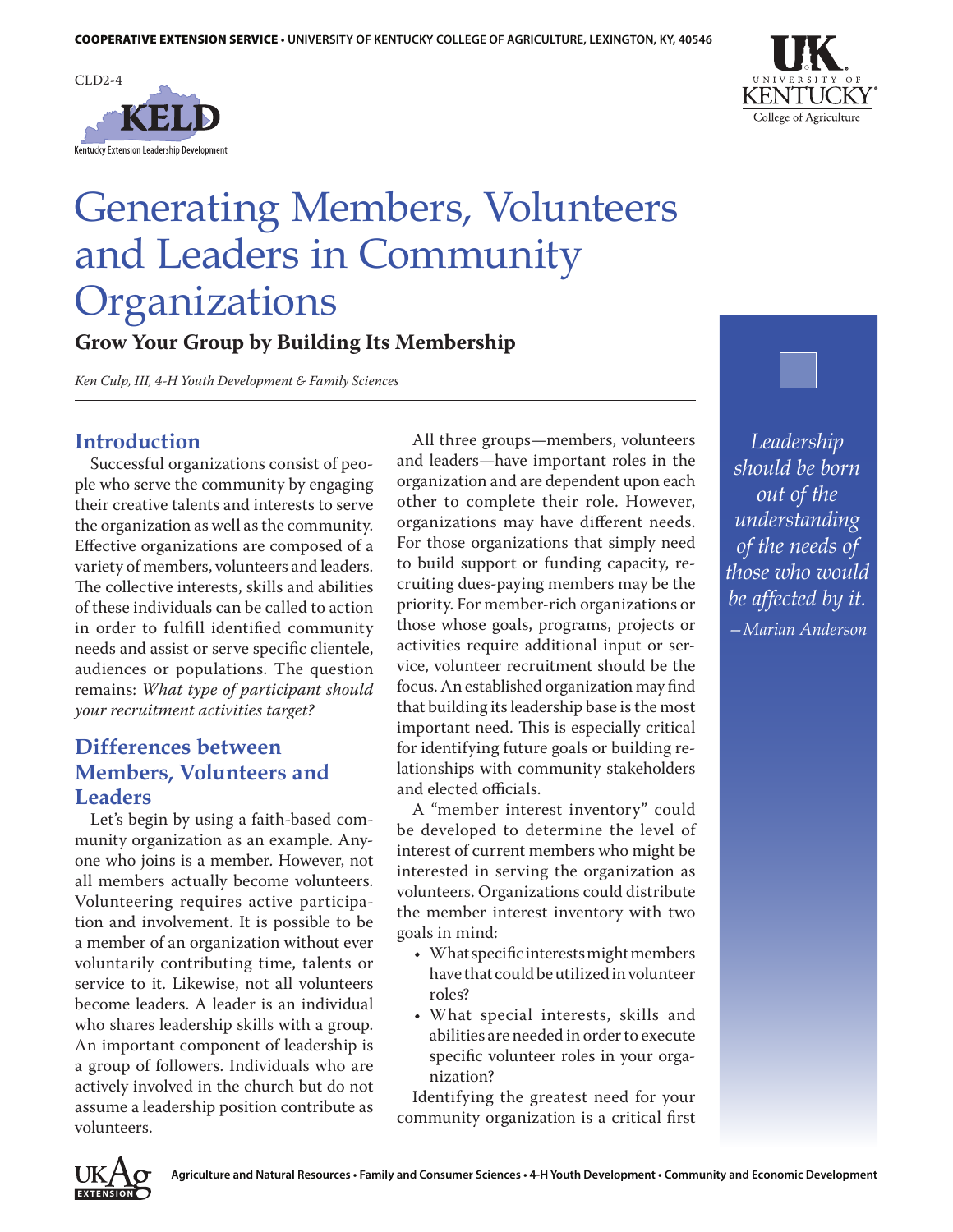*The very essence of leadership is its purpose. And the purpose of leadership is to accomplish a task. That is what leadership does–and what it does is more important than what it is or how it works.*

*—Colonel Dandridge M. Malone*

step in this process. Ask yourselves the following questions:

- What is the difference between members, volunteers and leaders?
- • How do we identify the greatest need for our organization: members, volunteers or leaders?
- What is the greatest need for our organization: additional members, volunteers or leaders?

### **Assessing the Needs of Your Group or Organization**

The involvement of community members is necessary in order to achieve the mission and vision and to accomplish the purpose and goals of your group or organization. Each community organization has a different mission, vision, purpose and goals. But to achieve the mission, fulfill the vision and accomplish the purpose and goals of your organization, you must first be able to identify and articulate them. This is accomplished by conducting a needs assessment.

A needs assessment provides a big picture look at the organization and its programs. Assessing needs determines what tasks need to be performed in order to accomplish the goals of the organization. The vague idea of "we need more volunteers in order to get things done" must be defined. A needs assessment is conducted by assembling a group of individuals representing different groups and segments of the community and soliciting their input and advice about a specific problem, issue, need or concern. Once identified, these problems, issues, needs or concerns become a basis for programming, based upon the mission of the community organization. In other words, after having identified these problems, issues, needs and concerns, the group then determines:

*How will our organization respond and what do we hope to accomplish through the efforts of members, volunteers and leaders?*

The first step in assessing needs is to determine whether the organization's greatest need is additional members, volunteers or leaders. This is accomplished by conducting an organizational needs assessment to

gather the information to answer identified questions. To conduct a needs assessment in your group or organization, simply develop and pose some questions to your group. Examples of assessment questions include:

- What is the mission of our organization?
- Is that mission still relevant to our community?
- • In order to accomplish the mission of our organization, do we need more members, volunteers or leaders?
- In what ways could we increase the involvement and participation of members, volunteers or leaders in our organization?
- • What member, volunteer and leadership opportunities are available or should be created in the organization?
- • What specific positions in the organization need to be filled by members, volunteers and leaders?

After answering these assessment questions, the group moves on to the process of generating members, volunteers and leaders to fulfill the group's mission and achieve its goals. Generating new members, volunteers or leaders is directly related to understanding the group's goals and concerns. (For example, if a focus of your organization is educating the community about obesity, you may need to focus on identifying individuals with a background and knowledge about this topic to serve on a program committee.) The first steps in generating members, volunteers and leaders involves identifying member, volunteer and leadership opportunities within the organization through a **needs assessment**  and then articulating these opportunities in a **written position description**.

# **Describing the Role of Leaders and Volunteers**

In order to recruit volunteers and leaders, the duties, role and responsibilities of each will need to be articulated in a written volunteer position description. Volunteer position descriptions include a written explanation of the position and role and constitute an agreement between the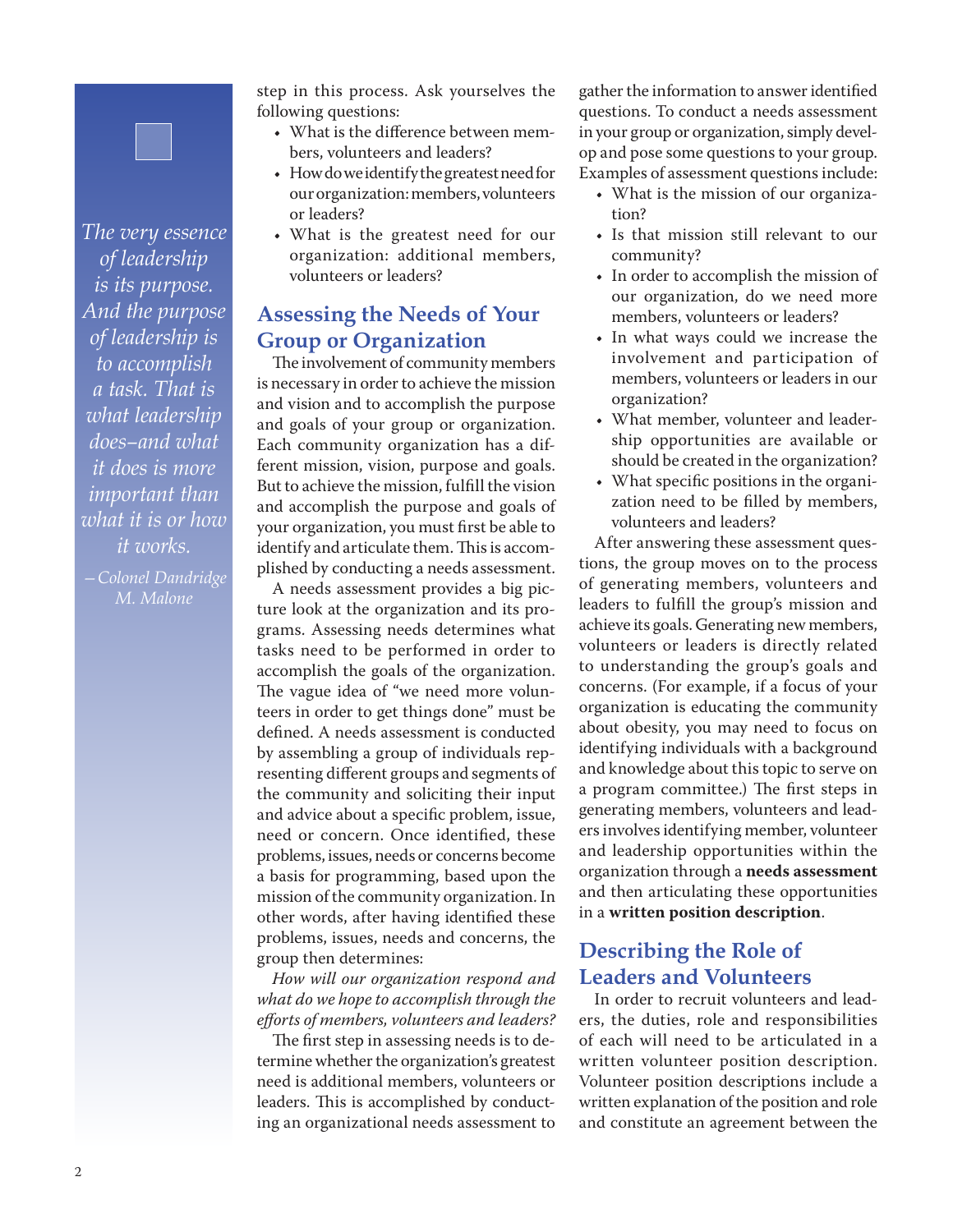# *Because organizations need to use their resources effectively, they must target recruitment efforts to the most likely prospects.*

individual and the staff member or other organizational leader. Position descriptions help everyone, including both potential and current volunteers as well as the volunteer administrator, understand their duties, responsibilities, and the expectations of the position. People who don't understand what's expected either won't volunteer or won't experience success or won't have a positive experience. Position descriptions include the following components:

- position title
- time requirement (frequency and duration of service)
- location
- • general purpose (a paragraph describing the position, function and purpose)
- • specific responsibilities (usually a bulleted list of duties)
- • qualifications
- • support provided (clerical, financial, curricular, supervisory)
- benefits (education, recognition, scholarships, travel, etc.), and
- leader / mentor / supervisor

A collection of volunteer position descriptions can be found at: [http://www.](http://www.ca.uky.edu/agcollege/4h/oldsite/VolPosDescription/index.htm) [ca.uky.edu/agcollege/4h/oldsite/VolPosDe](http://www.ca.uky.edu/agcollege/4h/oldsite/VolPosDescription/index.htm)[scription/index.htm.](http://www.ca.uky.edu/agcollege/4h/oldsite/VolPosDescription/index.htm)

# **Identifying and Recruiting Members, Project Volunteers and Leaders**

Having assessed and clarified the needs of the group and developed a position description for individual roles, the organizational leaders or membership committee next **identifies** and **recruits** potential members, volunteers or leaders. The identification process includes developing a list of qualified individuals or groups to be contacted and solicited for participation, service or leadership. With the goals of the organization in mind, use the following questions

to develop a list of qualified individuals or groups to begin the recruitment process:

- Who is not involved in this organization that should be?
- Who would benefit from membership in this organization?
- • Who would benefit by volunteering for this organization?
- Who would benefit by leading this organization?
- • Whose family members or friends would benefit from belonging to, serving or leading this organization?

Recruitment is defined as the process of actively searching for new members, volunteers or leaders who have previously been identified. Targeted recruitment is based on the marketing premise that not everyone is a prospect for every product or service. Because organizations need to use their resources effectively, they must target recruitment efforts to the most likely prospects.

# **How to Develop a Recruitment Plan**

Eleven tips for recruiting new members, volunteers and leaders include the following:

- Conduct an organizational needs assessment. Identify the specific tasks that need to be done in order to fulfill the needs of the group or organization.
- • Define the task (through a needs assessment) and role (defined in a position description).
- Market your organization and its volunteer opportunities throughout the community, using a variety of marketing strategies.
- • Look around and ask: *"Who's not here?"* then recruit someone from an unrepresented group.
- • Recruit for skills, interests or specific abilities rather than recruiting specific individuals.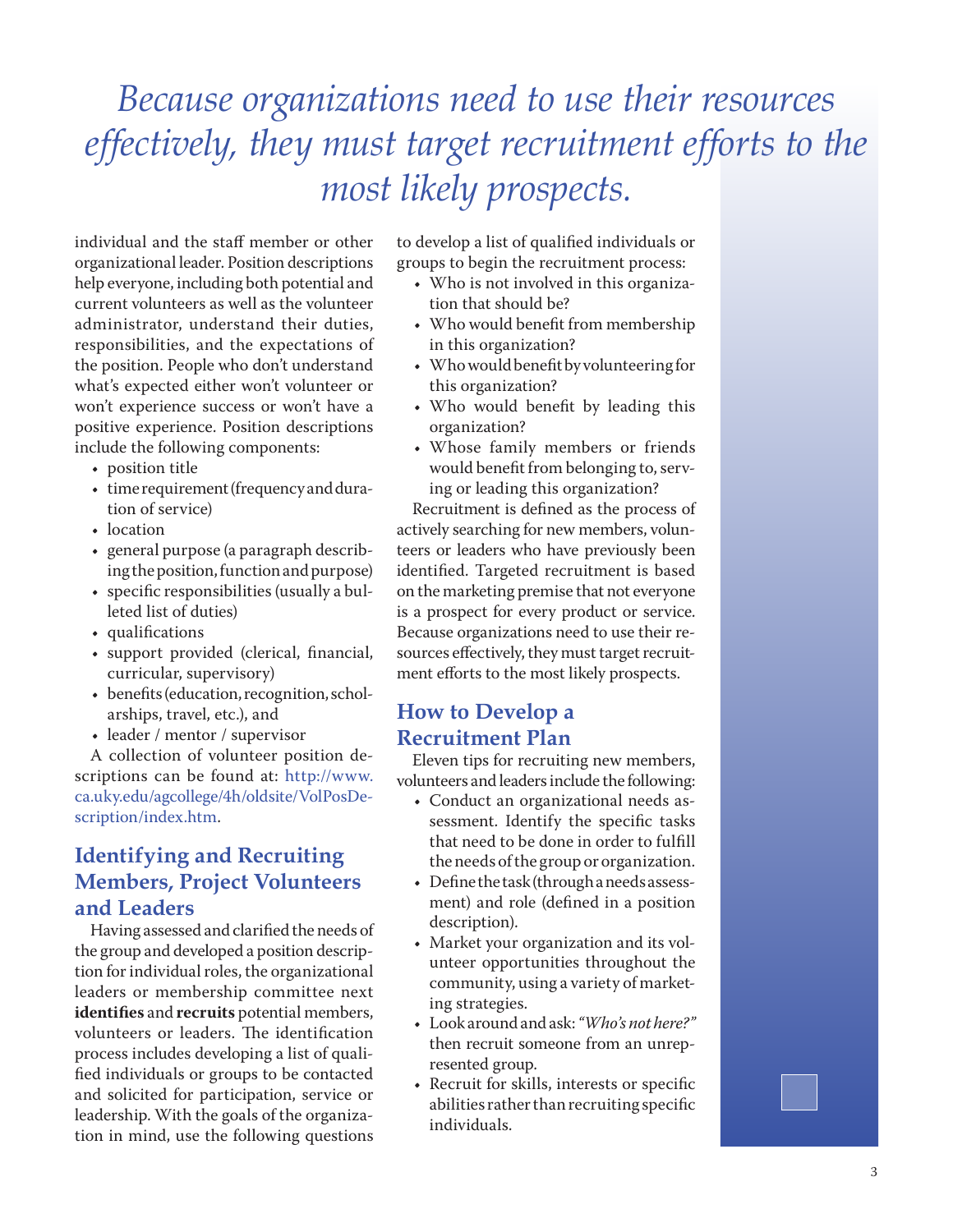- Begin with short-term, episodic (a single episode) involvement.
- Appeal to the individual's own interests and motivation.
- Use a "wide angle lens" for volunteerism. Begin with the general purpose of the organization, then narrow the search as you learn more about the individual's own interests.
- • Send a member to recruit a member. Ask a volunteer to recruit a volunteer.
- Make good use of people's time by asking them to serve the organization in meaningful ways.
- • Offer perks, incentives and rewards as recognition for outstanding efforts.

# **Selecting and Placing Volunteers and Leaders in the Most Suitable Roles**

Individual needs, interests, knowledge, skills, backgrounds and attitudes can be explored through the **selection** and **screening** processes with role selection based upon the volunteer's ability to perform the task or activity. If volunteers are the group's focus, the screening process would use information from the application, member interest survey—along with the position description—to select the best person, based on the abilities necessary to perform the task or fulfill the role.

Common screening processes for volunteer organizations that involve a specific screening protocol include completing an application, undergoing a background check, being interviewed and checking references. Generally, organizations whose clientele include children or at-risk audiences require the highest levels of screening. (Check with the organization to determine what activities might be involved in screening new members, volunteers or leaders.)

Generally, the members of an organization will not undergo a screening process, although contact information may be collected on a simple membership card or application form. If projects or activities are a focus of your organization, it is helpful for the organization to ask each member to complete an interest inventory. The interest inventory is used to determine what people enjoy doing, what they're good at doing, what projects or activities they are interested in, as well as the skills, interests and abilities that each person can share. For instance, organizational leaders could use the interest inventory to identify volunteers to chair a community event or work on a project group or committee.

People should not be selected for volunteer leadership roles if they lack the skills necessary to execute the duties and responsibilities of the position. In addition, the screening and selection steps also present the initial opportunity for the organization to practice risk management. Recruits presenting a risk liability could be screened out during this process or be given additional attention during new member and volunteer orientation.

Selecting members for leadership roles within the organization is an important process that should not be left to happenstance. Leadership development should be a planned process, with new leaders being nurtured and a succession plan for experienced leaders. Organizations who retain the same leaders for decades eventually wither and die, because they lose their relevance and do not stay current in the community. Selecting leaders involves placing an individual in the most suitable position based on organizational standards, the duties and responsibilities outlined in the position description and information learned during the application and screening processes.

#### **Conclusion**

Generating members, volunteers and leaders is an important component of all community organizations. Without new members, volunteers and leaders, all organizations will eventually wither and die. The first step in generating members, volunteers and leaders is to conduct a needs assessment. The information gathered in the needs assessment is utilized to develop position descriptions for volunteers and leaders. Position descriptions articulate the general purpose of the role, as well as the specific responsibilities. Identifying and following a recruitment plan will ensure that your organization and its membership will remain strong, viable, healthy and active.

#### **References**

- Culp, III, K. (2011). Effective 4-H Councils. 4-H-009. University of Kentucky Cooperative Extension, Lexington.
- Culp, III, K., Deppe, C.A., Castillo, J.X., & Wells, B.J. (1998). The GEMS model of volunteer administration. The Journal of Volunteer Administration 16 (4) 36-41.

Issued 1-2013 Educational programs of Kentucky Cooperative Extension serve all people regardless of race, color, age, sex, religion, disability, or national origin. Issued in furtherance of Cooperative Extension work, Acts of May 8 and June 30, 1914, in cooperation with the U.S. Department of Agriculture, M. Scott Smith, Director, Land Grant Programs, University of Kentucky College of Agriculture, Lexington, and Kentucky State University, Frankfort. Copyright © 2013 for materials developed by University of Kentucky Cooperative Extension. This publication may be reproduced in portions or its entirety for educational or nonprofit purposes only. Permitted users shall give credit to the author(s) and include this copyright notice. Publications are also available on the World Wide Web at www.ca.uky.edu.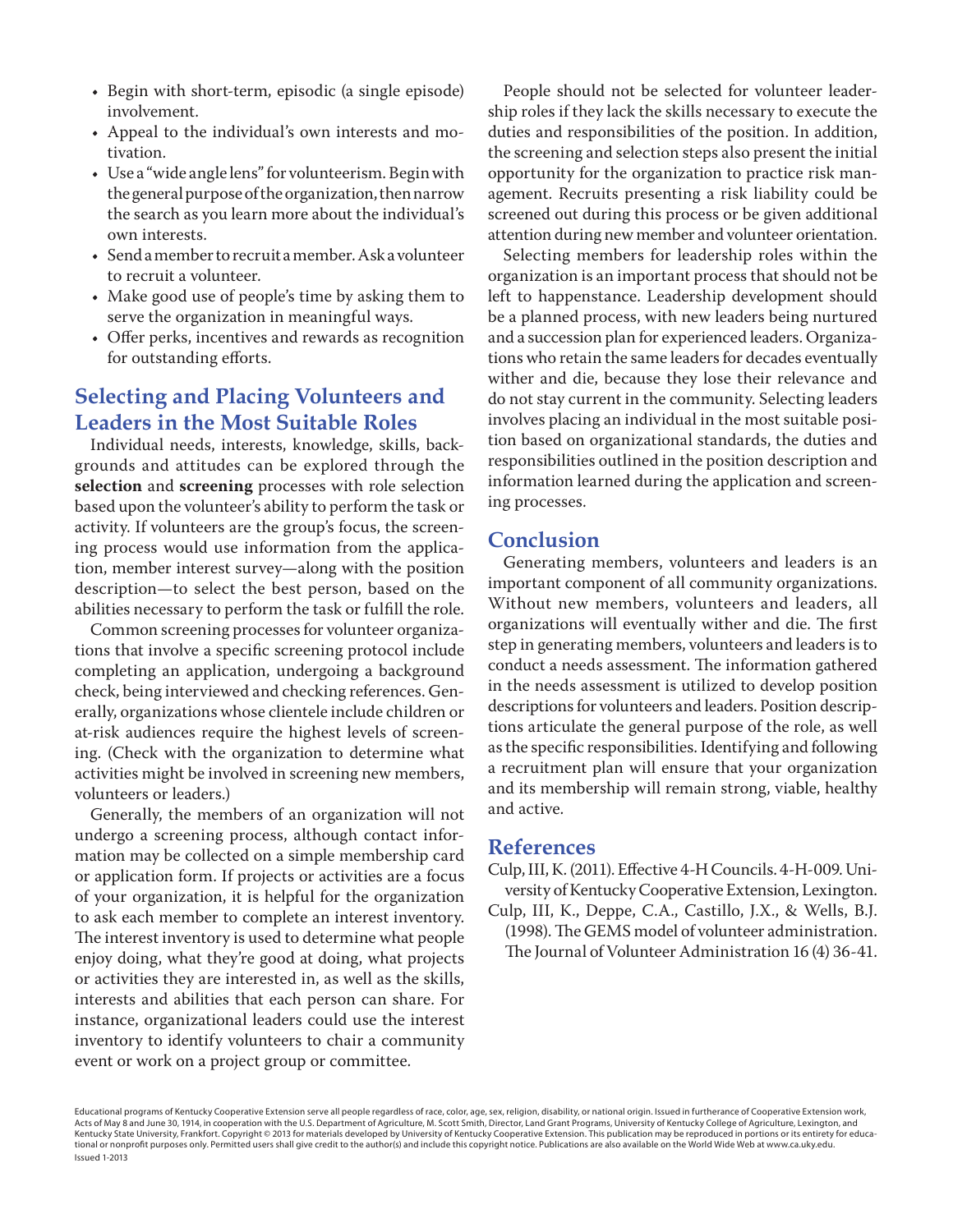

# **VOLUNTEER POSITION DESCRIPTION**

Kentucky 4-H Youth Development Program Kentucky Cooperative Extension Service The University of Kentucky College of Agriculture

# **POSITION TITLE:**

Fashion Revue Coordinator

# **TIME REQUIRED / DURATION OF APPOINTMENT:**

- $\cdot$  15-18 hours (9 1 hour planning sessions) 9 months prior to the event
- Approximately 6-9 hours on the day before and the day of the event
- Miscellaneous management time

### **LOCATION:**

Cooperative Extension Service office or other community locations for the committee meetings and/or Fashion Revue

#### **GENERAL PURPOSE:**

Oversee planning and implementation of county Fashion Revue

# **SPECIFIC RESPONSIBILITIES:**

- • Event Coordinator
- • Coordinate event personnel
- • Recruit committee members
- Provide meeting notification
- Plan and conduct meeting(s)
- • Work with committee to establish a location for Fashion Revue, theme, awards/gifts, and identify and recruit judges.

### **QUALIFICATIONS:**

- • Must complete the volunteer application and screening processes and be accepted as a volunteer by Client Protection/Risk Management Committee
- Provide own transportation to meeting and activities
- Self starter; be able to work with minimal supervision from professional staff
- Interpersonal communication skills
- • A sincere interest in working with extension, volunteer, and parent
- • Organizational skills; ability to organize information and materials in a timely manner
- • To enjoy working with 4-Hers and their sewing projects
- Ability to organize events
- • Ability to work effectively with people
- • Ability to identify, target, recruit and orient volunteers
- Ability to organize information and delegate responsibility
- • Ability to motivate and educate volunteers
- • A sincere interest in working with other volunteers and professional staff in an educational setting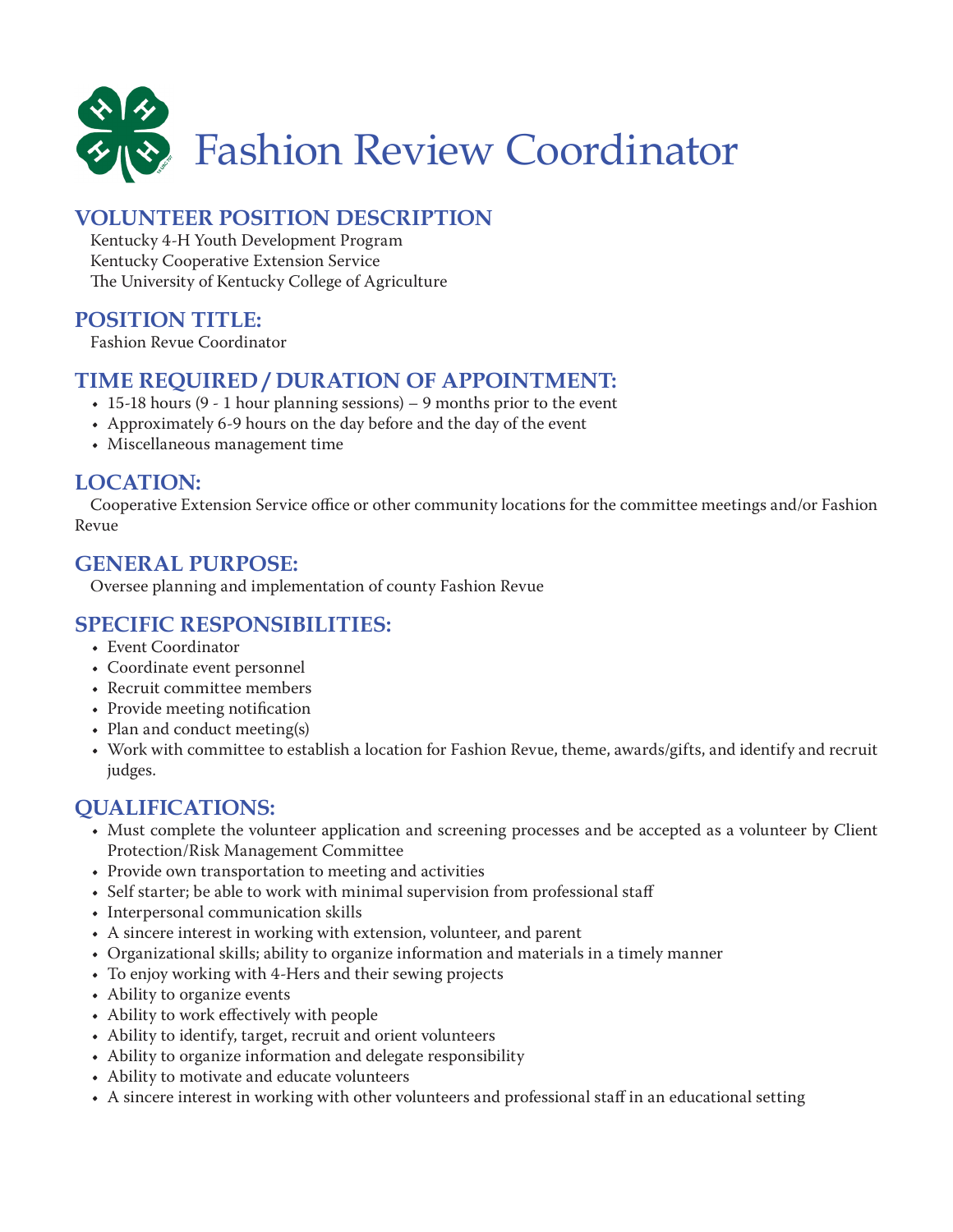# **BENEFITS:**

- The opportunity to work with youth and/or adults providing positive support and growth experience
- Receive intrinsic and extrinsic rewards at volunteer recognition events
- • Volunteer development opportunities
- Opportunities to share your skills, talents and interests
- Orientation provide by extension staff
- Research shows that volunteering promotes improved health
- • Opportunity to make the difference in the life of a child.
- Use office supplies and materials
- Extension Professional will be available for consultation

#### **SALARY:**

• Unsalaried; volunteer. This position does not imply paid employment with the University of Kentucky.

# **LEADER / MENTOR / SUPERVISOR:**

| Phone:                                                   |                           |  |
|----------------------------------------------------------|---------------------------|--|
| Fax: $\qquad \qquad$                                     |                           |  |
|                                                          |                           |  |
|                                                          |                           |  |
| Signature of Volunteer                                   | _________________<br>Date |  |
| Signature of Extension Professional, Mentor / Supervisor | _________________<br>Date |  |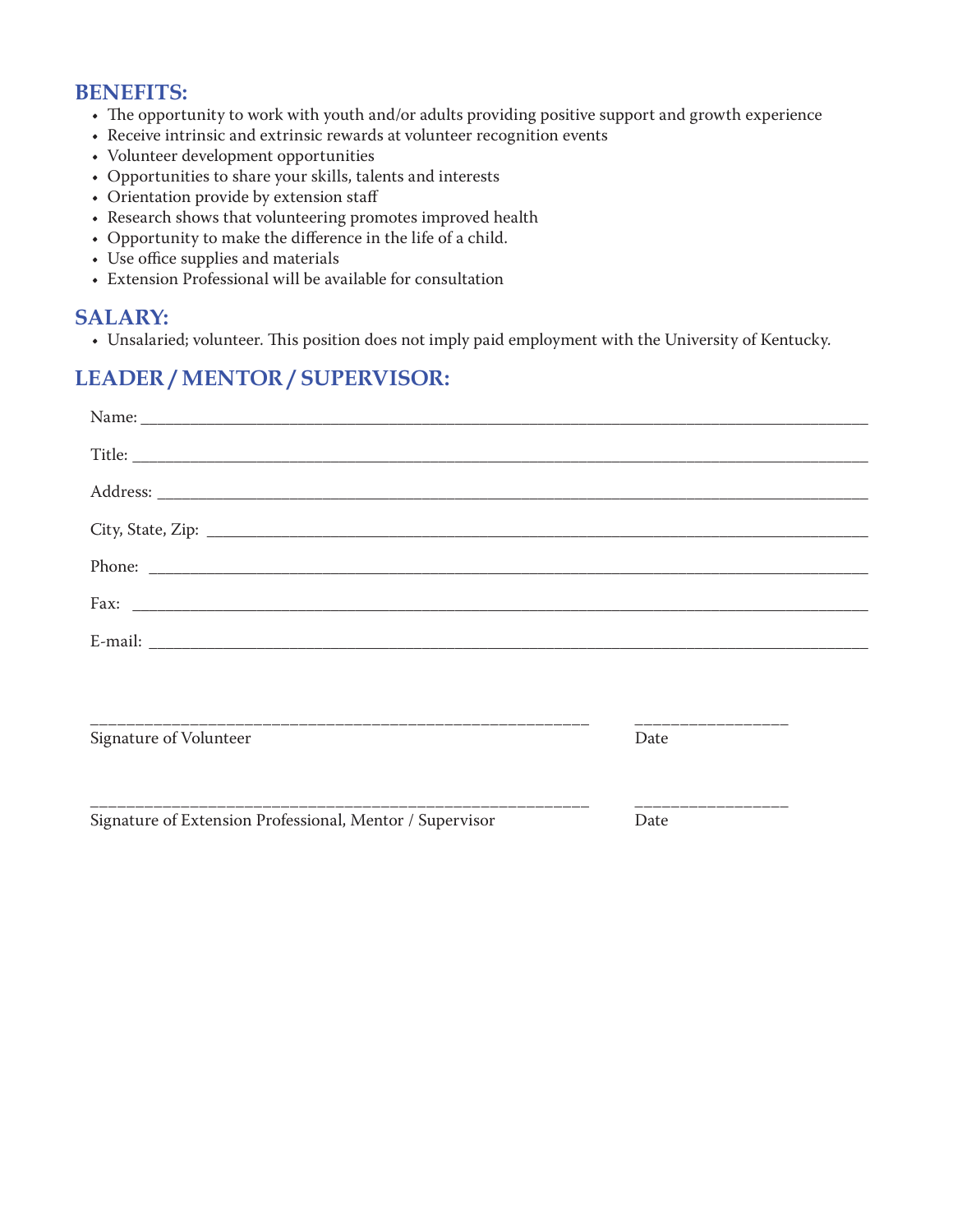# Volunteer Position Template

# **VOLUNTEER POSITION DESCRIPTION**

Title of the position Name of the program Name of the organization

#### **POSITION TITLE:**

(Identify the actual position title. Remember that "volunteer" is a salary classification and not a position title!)

#### **TIME REQUIRED / DURATION OF APPOINTMENT:**

(Estimate the total time required for orientation, preparation, education and actual volunteering efforts at programs, meetings, events and activities. Both the amount of time required per day, week or month and the duration or length of commitment should be included. i.e. "Approximately 4 hours per week from March through August.")

#### **LOCATION:**

(Identify the location(s) where volunteering will occur. Include training sites, meeting locations, work out of home, office or as arranged, etc.)

#### **GENERAL PURPOSE:**

(Often listed in a single paragraph, outline the overall purpose of this volunteer position. This includes a general statement of what a volunteer in this position should accomplish.)

#### **SPECIFIC RESPONSIBILITIES:**

(Generally listed as bullets, this included an inventory of all of the duties which a volunteer in this position will be expected to perform. For example: Recruit members, schedule 12 monthly meetings, distribute enrollment cards, return completed enrollment cards to the office by April 1, conduct an annual Community Service Project, communicate deadlines and opportunities, and so forth.)

#### **QUALIFICATIONS:**

(Listed in bullets, qualifications identify the specific skills, talents, interests and abilities which are necessary for a volunteer in this position to be successful. These could include level of education, an interest in a specific subject matter area, a desire to work with specific clientele, organizational skills, flexibility, computer skills, access to transportation, access to a telephone and so forth.)

The following statement must be included:

+ Must undergo the volunteer application and screening process and be accepted as a volunteer.

#### **BENEFITS:**

(List all of the benefits provided. These could include educational resources and curriculum, including leader's guides, educational or training opportunities at the county, area, state and regional levels, access to computers or copiers, and so forth.)

#### **SALARY:**

Unsalaried; volunteer. This position does not imply paid employment with the University of Kentucky.